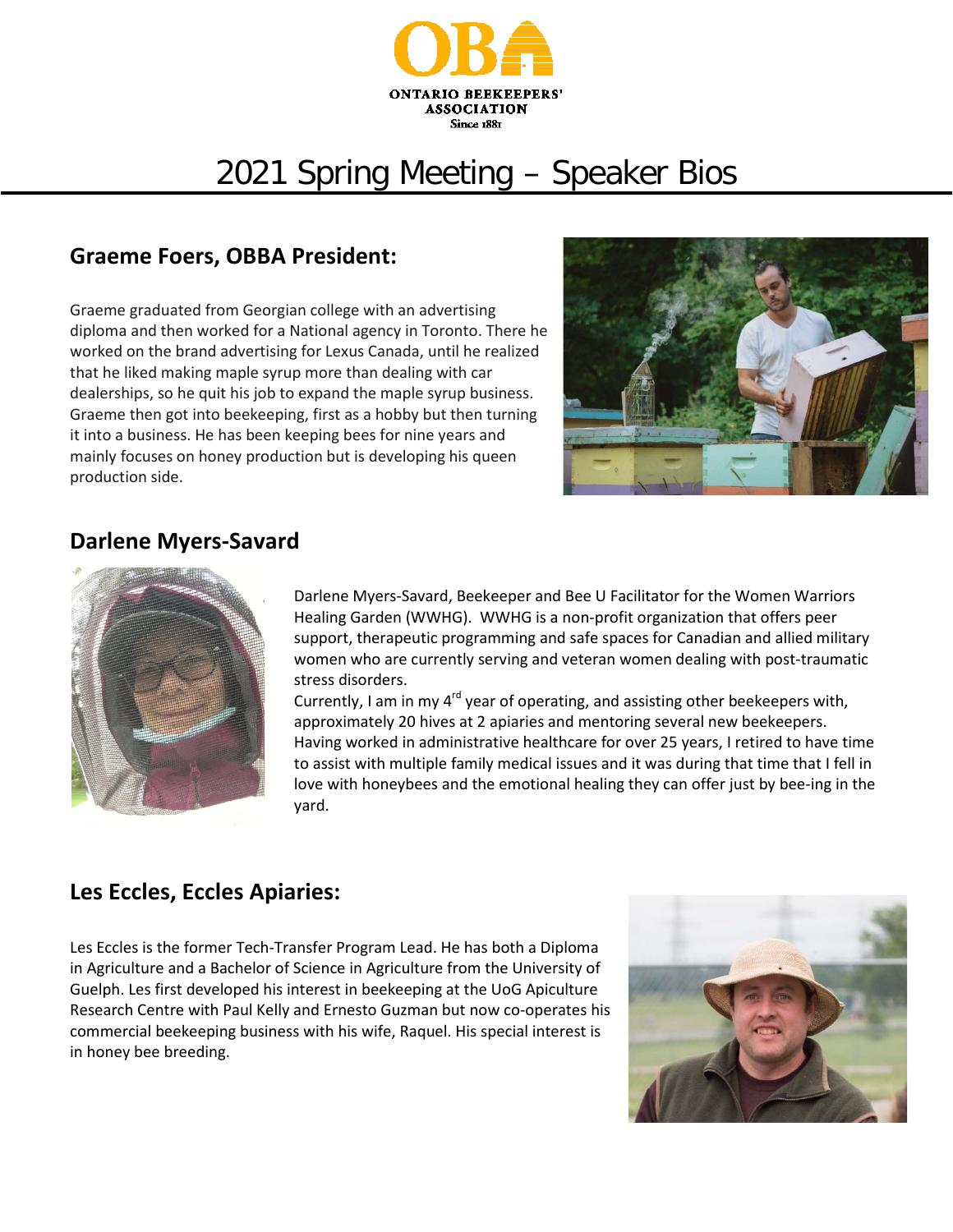

## **Georges Martin, CRSAD:**



Georges Martin is a biologist with 15 years of experience in beekeeping research. He is currently the project manager at the Deschambault Animal Science Research Centre in Quebec. He works mainly on pollination, nutrition and selection of bees. Georges was heavily involved in the success of Apimondia in Montreal.

# **Paul Kozak, Provincial Apiarist, OMAFRA:**

Paul Kozak is the Provincial Apiarist for Ontario, based in Guelph, Ontario with the Ontario Ministry of Agriculture, Food and Rural Affairs since 2010. This role includes regulation of the beekeeping industry in Ontario, working closely with provincial Apiary Inspectors, reporting on the status of the industry, providing technical and strategic advisory to government and industry regarding apiculture and collaborating with other specialists in apiculture on programs. Paul holds a BSc in Zoology and an MSc in Entomology, both the University of Manitoba. For graduate work, Paul worked under the guidance of Dr. Rob Currie researching the winter biology of honey bees and varroa mites and various management strategies for varroa. Before moving to Ontario, Paul worked as the Associate Extension Apiculturist through the Dyce Lab for honey bee studies, Cornell University and New York State Integrated Pest Management.



# **David Tarpy, Professor and Extension Apiculturist, North Carolina State University:**



David Tarpy is a Professor of Entomology and the Extension Apiculturist at North Carolina State University since 2003. As Extension Apiculturist, he maintains an apiculture website dedicated to the dissemination of information and understanding of honey bees and their management, spearheads numerous extension projects and launched the Beekeeper Education & Engagement System (BEES) - an exciting online learning resource for knowledge and understanding of bees and beekeeping. His research interests focus on the biology and behavior of honey bee queens in order to better improve the overall health of queens and their colonies. Specific research projects include understanding the effect of multiple mating on colony disease resistance, using molecular methods to determine the genetic structure within honey bee colonies, and the determining the regulation of reproduction at the individual and colony levels. His work has provided some of the best empirical evidence that multiple mating by queens confers multiple and significant benefits to colonies through increased genetic diversity of their nestmates, particularly through increased tolerance to numerous diseases. More recently, his lab group has focused on the reproductive potential of commercially produced queens, testing their genetic diversity and mating success in an effort to improve queen quality.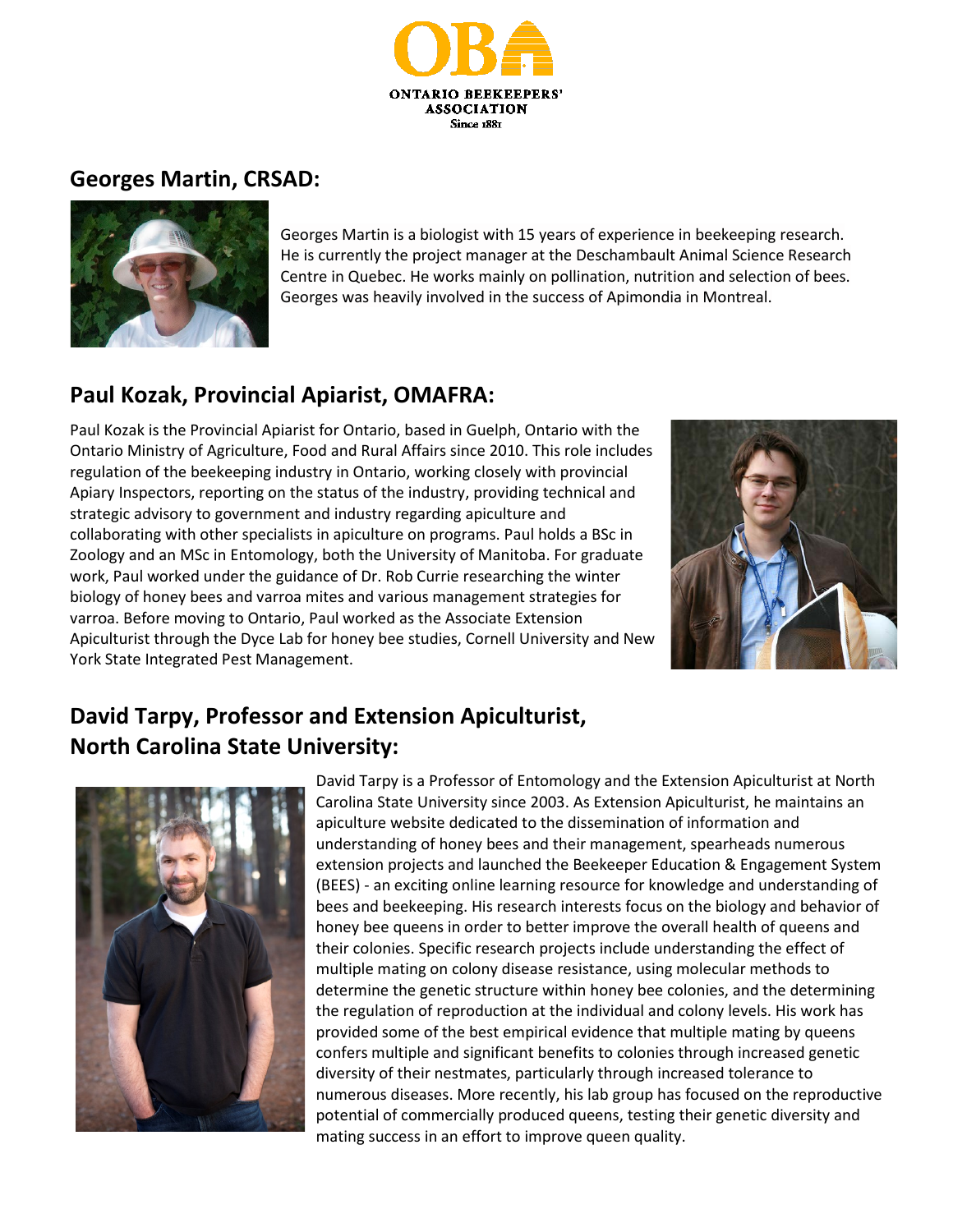

# **Jamie Ellis, University of Florida:**

Jamie Ellis is the Gahan Endowed Professor of Entomology in the Department of Entomology and Nematology at the University of Florida. He has a BS degree in Biology from the University of Georgia (USA) and a PhD in Entomology from Rhodes University in South Africa. At the University of Florida, Jamie has responsibilities in Extension, instruction, and research. Regarding his Extension work, Jamie created the UF/IFAS Bee College and the UF/IFAS Master Beekeeper Program. As an instructor, Jamie supervises PhD and masters students. Currently, Jamie and his team have over 30 active research projects in the fields of honey bee husbandry, conservation and ecology, and integrated crop pollination.



## **Paul Kelly, University of Guelph:**



Paul has managed the University of Guelph, Honey Bee Research Centre since 1987 as lead apiarist. His primary role at the centre is to care for honeybee colonies used in research projects and for teaching purposes. Paul provides training for students and beekeepers, conducts facility tours for the general public and generally won't stop talking about bees. His beekeeping career started with a grade six science project and led to working with bees in Alberta, British Columbia, Nova Scotia and New Zealand before settling down in Ontario. Paul graduated from the University of Guelph with a BSC Agriculture, Environmental Biology major.

# **Amro Zayed, York University:**

Amro Zayed is an Associate Professor of Biology and York University's Research Chair in Genomics. He completed his doctorate in Biology (PhD 2006) at York University, then held a Natural Sciences and Engineering Research Council of Canada's Postdoctoral Fellowship at the University of Illinois' Department of Entomology. Dr. Zayed later served as a Fellow for the Institute for Genomic Biology's Genomics of Neural & Behavioral Plasticity Theme at the University of Illinois. Dr. Zayed leads a research program on the genetics, genomics and behaviour of social insects using the honey bee as a model organism.